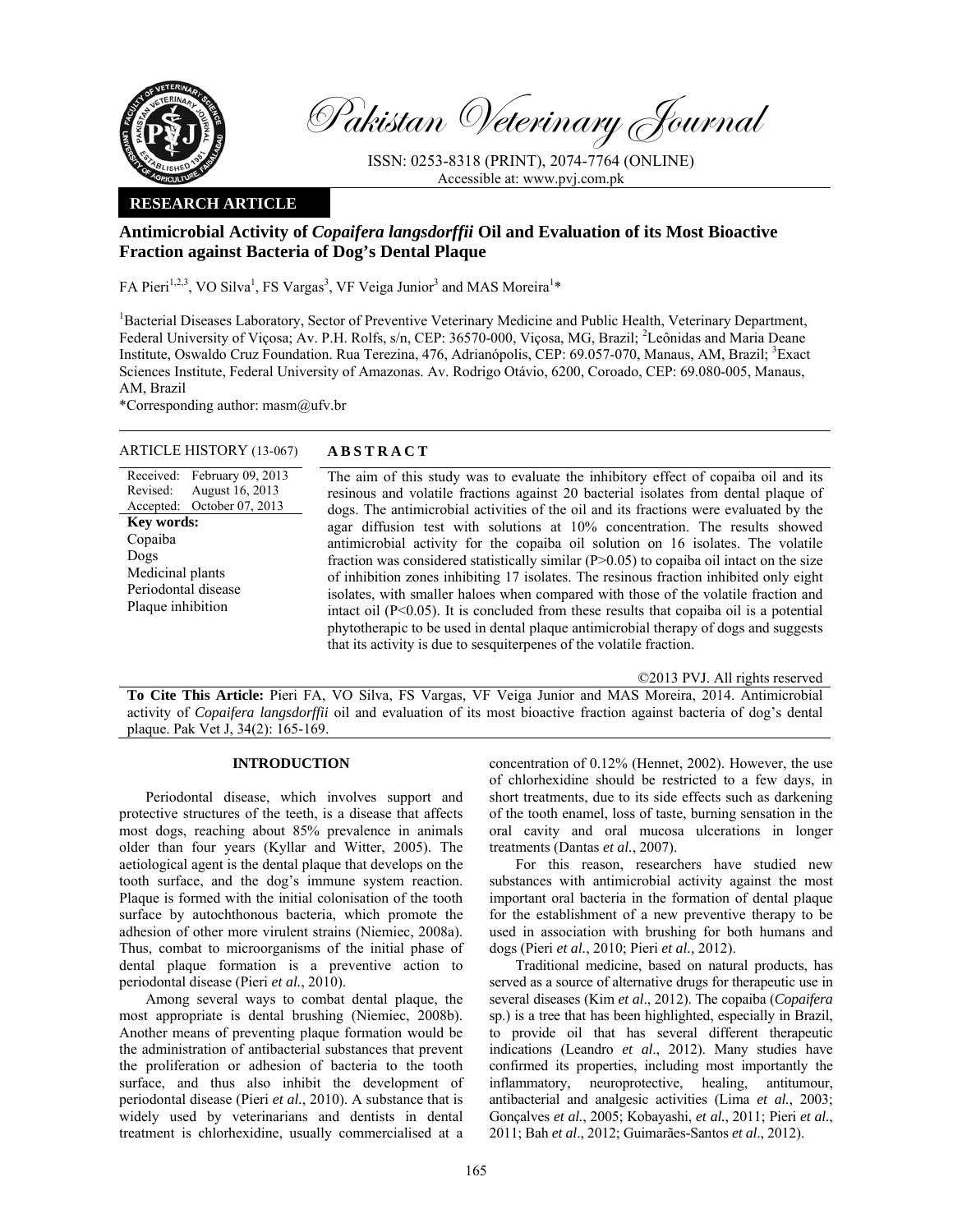*In vitro* assays have been developed to evaluate the antimicrobial activity of copaiba oil against important bacterial components of dental plaque in humans, such as *Streptococcus mutans* (Souza *et al.*, 2011; Pieri *et al.*, 2012). However, although one study has evaluated the reduction in the dental plaque formation *in vivo* by this oil in dogs (Pieri *et al*., 2010), no work has been done yet to confirm the antibacterial activity *in vitro* against bacteria derived from the dental plaque of dogs, which are different to those found in humans.

Due to the high incidence of periodontal disease in dogs, the many undesirable effects resulting from the use of chlorhexidine, the need to find alternative treatments and the absence of data reporting the active fraction of copaiba oil against bacteria of dental in dogs, this study evaluated the antimicrobial activity of *Copaifera langsdorffii* oil and its volatile and resinous fractions against bacterial isolates obtained from the dental plaque of dogs.

### **MATERIALS AND METHODS**

**Obtaining the oleoresin:** The oil of *C. langsdorffii* was extracted by adapting the technique described by Rigamonte Azevedo *et al.* (2006), with the perforation of the trunk of the copaiba tree, using a chainsaw with a 5/8 inch drill, in two holes. The first hole made 1m above the base of the tree and the second 1m above this. PVC pipes were placed to facilitate the flow of oil and prevent predation of the tree by parasites and microorganisms. The tree was located in the city of Alfenas-MG, Brazil, under the geographical coordinates 21º26'33"S and 46°0'55"W, and a specimen is deposited in the VIC Herbarium of Federal University of Viçosa with record number 34,894.

**Chromatographic procedures:** To obtain fractions in which activity is concentrated, oil was fractionated by chromatography on an ion-exchange column eluted with dichloromethane and methanol, using methods adapted from Pinto *et al*. (2000). Following experiments were performed with open-column chromatography eluted with hexane and ethyl acetate. The fractions were esterified with diazomethane and analysed by gas chromatography using flame ionisation detection (GC-FID) and mass spectrometry (GC-MS).

The chromatographic analyses of oil and fractions were performed on a gas chromatograph Shimadzu ® Model 2010 GC with flame ionisation detector (GC-FID) using a CP-Sil 5 CB column (100% dimethylpolysiloxane) from Varian©, and a chromatograph model QP-2010 from Shimadzu®, with mass spectrometry detector (GC-MS) using a VF-1MS column from Varian ©.

For analysis of GC-FID, helium gas was used for drag with a flow rate of 2.0 mL/min, and the injection was performed on Split 1:10, the injector temperature at 250°C and the detector at 290°C. The programming of the oven was 60 to 240°C (3°C/min). For qualitative analysis, GC-MS was used with the same conditions as GC-FID, and for detecting technique has been applied to electron impact at 70 eV.

The analysed compounds were identified by comparing the mass spectrum with those of Wiley 7.0 (GC-MS) and by calculating the retention indices (RI) (GC-FID), which were compared with the rates available in the literature (Adams, 2007). To obtain the RI, a hydrocarbons pattern of a homologous series of n-alkane hydrocarbons (C8-C20) under the same analysis conditions was used.

**Antimicrobial assays:** The copaiba oil-resin (*C. langsdorffii*), its resinous acid fraction, and the volatile no acid fraction were tested. All solutions were formulated at 100 mg/mL, solubilized with Tween 80 at 100 mg/ml. A negative control solution was used, consisting of sterile distilled water and tween 80 (100 mg/mL). Tests were performed in triplicate with two replicates.

20 bacterial isolates obtained from initial dental plaque of dogs between one- and two-years old, belonging to the bacterial collection of the Laboratory of Bacterial Diseases, Department of Veterinary Medicine, Federal University of Viçosa were used. The genera of the isolates were *Aerococcus* (1/20), *Enterococcus* (3/20), *Lactobacillus* (1/20), *Lactococcus* (1/20), *Leuconostoc* (3/20), *Pasteurella* (1/20), *Staphylococcus* (4/20) and *Streptococcus* (6/20). Adapting the technique of plate cylinder diffusion in agar (Breier *et al.*, 2002), 100 µL of bacterial culture adjusted to 0.5 MacFarland scale were seeded with the aid of Drigalski spatula in 9 cm disposable petri dishes previously prepared with a bottom layer of 10 mL of bacteriological agar from Himedia®, and a top layer of 20 mL of Brain Heart Infusion agar (BHI agar) from Himedia®. With the use of sterile 1mL pipette tips were produced, only BHI agar, orifices, one per treatment, equidistantly distributed on the plates. The volume used of each solution and negative control in wells followed 100 µL.

After preparation, the plates were incubated at 37°C for 24 h. Antimicrobial activity was represented by inhibition haloes that were measured in millimetres for later comparison. It was considered a positive result if haloes of any size were present around the orifice. Tests were performed in triplicate with two replicates.

**Statistical analysis**: Comparison of the fractions and the oil activities was made by analysis of variance (ANOVA). Homoscedasticity of variances was analysed by Bratlett's test to verify the normal distributions of results and multiple comparison between the means of inhibition haloes of each treatment were analysed by Tukey-Kramer test. Two-Way ANOVA was used to compare the treatments within each isolate with Bonferroni test. All analysis was made with the use of the software Prism statistical package 5 for Windows from Graphpad®. Results were accepted as significant at P<0.05.

## **RESULTS**

The fractionation of copaiba oil obtained in this study yielded 18.75% of an acid resinous fraction and 81.25% volatile non acid fraction. The acid fraction presented high levels of kaurenoic acid. The non acid fraction obtained is composed of α-trans-bergamotene (21.3%), β-bisabolene (20.1%), δ-amorphene (12.9%), caryophyllene oxide (5.6%), kaurene (2.6%), ylangene  $\langle \omega \rangle$  (1.7%) and  $\delta$ elemene (0.6%) (Fig. 1).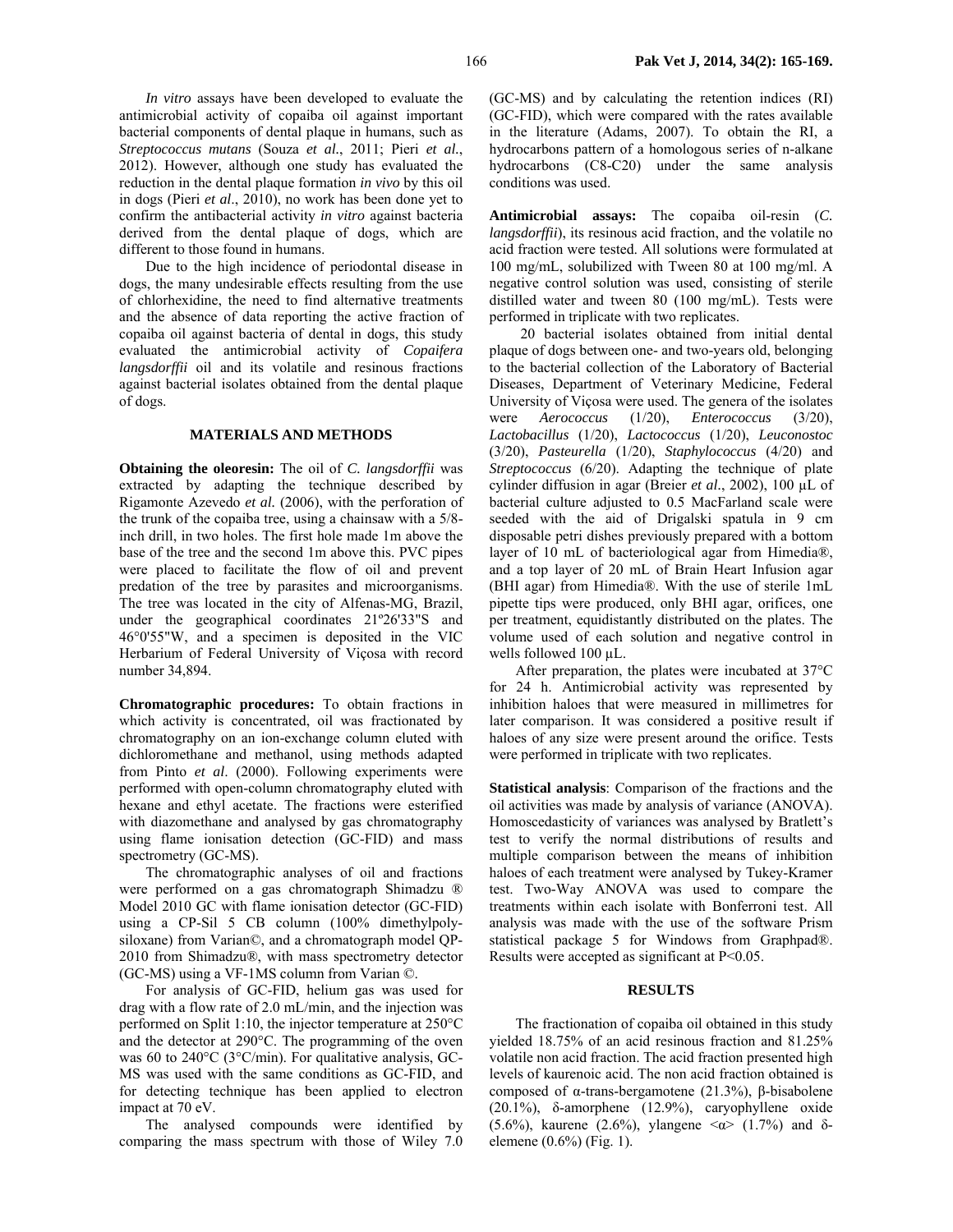

**Fig. 1:** GC-FID spectrum showing the chemical composition of non acid fraction obtained from the *Copaifera langsdorffii* oil.

The inhibition haloes of intact copaiba oil and the acid and non acid fractions against dental plaque bacterial isolates from dogs are shown in table 1 and figure 2. The negative control with Tween 80 showed no inhibition on any isolate. This study showed antimicrobial activity *in vitro* by copaiba solution on dental plaque bacteria in dogs, including: one isolate of the genera *Aerococcus* sp., *Lactobacillus* sp., *Lactococcus* sp. and *Pasteurella* sp.; two isolates of *Enterococcus* sp., *Leuconostoc* sp.; three *Staphylococcus* sp.; and five of *Streptococcus* sp. An isolate of *Enterococcus* sp. *Staphylococcus* sp. *Streptococcus* sp. and *Leuconostoc* sp. were resistant (Tab. 1). The inhibition zones were similar for most of the isolates: between 10 mm and 15 mm (Fig. 2 and Tab. 1). However, two isolates, one of *Lactococcus* sp. and one *Leuconostoc* sp. were more sensitive, with larger haloes (Tab. 1). To isolate *Lactococcus* sp. the haloes were 16mm and 20mm for the intact oil and non acid fraction respectively (Tab. 1). As for the isolated *Leunonostoc* sp., the haloes were 16mm for the acid fraction and 30mm for the other solutions tested (Tab. 1).

All data were considered not significant in Bratlett's test (P>0.05), showing no difference in standard deviation, indicating the results for parametric analysis. In Tukey-Kramer test, the non-acid fraction showed superior results to the acid fraction (P<0.0015) (Fig. 2). The results of this fraction were considered statistically similar  $(P>0.05)$  to intact copaiba oil based on the size of inhibition zones, but as well as inhibiting all isolates that the intact oil inhibited, this fraction also inhibited one *Enterococcus* isolate which was resistant to the oil (Tab. 1). The other three isolates that were resistant to oil were not inhibited by the non acid fraction. The acid fraction was able to inhibit only eight isolates with smaller haloes compared to the non acid fraction and intact oil

(P=0.0015) (Fig. 2), being three *Streptococcus* sp., one *Staphylococcus* sp., one *Lactobacillus* sp. and two *Leuconostoc* sp. (Tab. 1). The results of comparison between the treatments within each bacterial isolate are presents in Table 1.

#### **DISCUSSION**

As reported in the literature, copaiba oil resin is commonly characterised as consisting solely of a mixture of sesquiterpenes and diterpene acids (Barbosa *et al.*, 2012). This distribution of fractions identified in this work, with high percentages of sesquiterpenes and high kaurenoic acid presence in the composition of the resinous fraction is expected according to the species *C. langsdorffii* (Paiva *et al.*, 2002; Cavalcanti *et al.*, 2006).

Similar to some studies of antimicrobial activity that used copaiba oil against reference strains derived from human dental plaque, this study also presented inhibition of bacterial isolates from dental plaque of dogs (Vasconcelos *et al.,* 2008; Pieri *et al.*, 2010; Souza *et al.*, 2011). Pieri *et al.* (2012) presented results that confirm *S. mutans* susceptibility to copaiba. In this study was showed the activity of *C. officinalis* oil tested, with the MIC average of 0.78 µl/ml. This activity, however, at all concentrations tested did not show the death of bacteria being bacteriostatic.

Vasconcelos *et al.* (2008) evaluated the ability of antibacterial root canal sealers with copaiba oil (*C. multijuga* Hayne) as active principle against dental strains of *Streptococcus mutans* (ATCC 25175) and *Streptococcus sanguinis* (ATCC 15300), important components of human dental plaque. The oil used had as main components the sesquiterpenes β-caryophyllene (9.2%), α-humulene (1.8%), germacrene D (3.5%), caryophyllene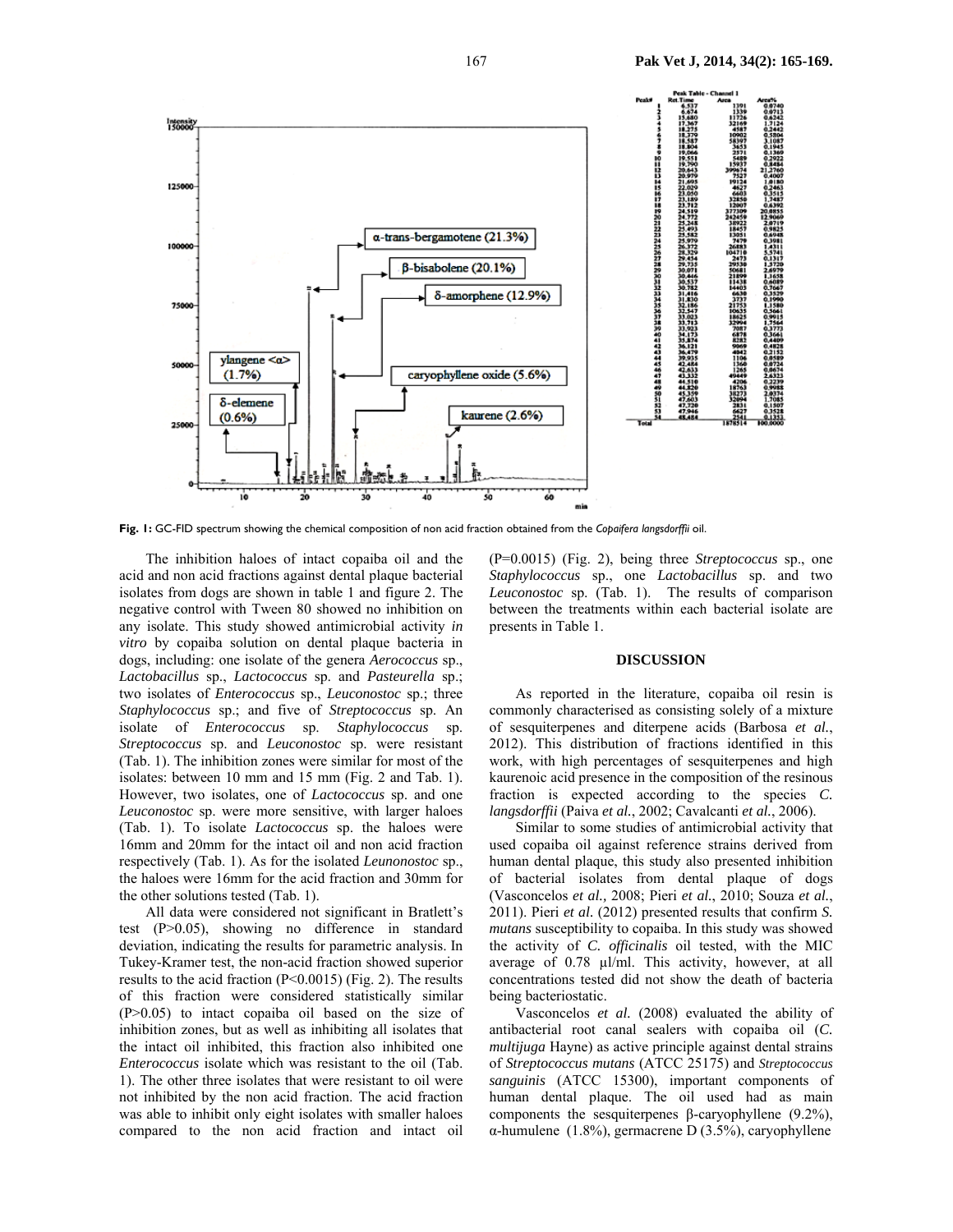**Table 1:** Antimicrobial activity (inhibition zones; mm) of *Copaifera langsdorffii* oil-resin and its acid and non acid fractions against bacterial isolates (n=20) obtained from dogs dental plaque

| <b>Isolates</b>                      | Copaiba oil-                    | Non-acid                       | Acid                                                         |
|--------------------------------------|---------------------------------|--------------------------------|--------------------------------------------------------------|
|                                      | resin (10%)                     | fraction (10%)                 | fraction (10%)                                               |
| Aerococcus viridans                  | $11.33 \pm 0.58$ <sup>b</sup>   | $12.83 \pm 0.29^a$             | $0.00 \pm 0.00$ c                                            |
| Enterococcus sp - I                  | $12.17 \pm 0.29^a$              | $12.00 \pm 1.00^a$             | $0.00 \pm 0.00^b$                                            |
| Enterococcus sp - 2                  | $0.00 \pm 0.00^{\rm b}$         | $12.00 \pm 0.00^a$             | $0.00 \pm 0.00^b$                                            |
| Enterococcus sp - 3                  | $11.00 \pm 0.00^a$              | $11.00 \pm 0.50^a$             | $0.00 \pm 0.00^b$                                            |
| Lactobacillus sp                     | 11.17±0.29 <sup>a</sup>         | $11.83 \pm 0.29^a$             | $10.83 \pm 0.29^a$                                           |
| Lactococcus sp                       | 20.00±1.00 <sup>a</sup>         | $16.33 \pm 0.29^b$             | $0.00 \pm 0.00$ <sup>c</sup>                                 |
| Leuconostoc sp - I                   | $0.00 \pm 0.00$ <sup>a</sup>    | $0.00 \pm 0.00$ <sup>a</sup>   | $0.00 \pm 0.00^a$                                            |
| Leuconostoc sp -2                    | 30.00±1.00 <sup>a</sup>         | 30.00±0.00 <sup>a</sup>        | $16.00 \pm 1.00^b$                                           |
| Leuconostoc sp -3                    | $11.33 \pm 0.58^a$              | $11.83 \pm 0.29^a$             | $10.00 \pm 0.00^{\circ}$                                     |
| Pasteurella sp                       | $11.67 \pm 0.58$ <sup>a</sup>   | $12.50 \pm 0.50^a$             | $0.00 \pm 0.00^b$                                            |
| Staphylococcus sp - I                | $10.67 \pm 0.58$ <sup>b</sup>   | $13.00 \pm 1.00^a$             | $0.00 \pm 0.00$ <sup>c</sup>                                 |
| Staphylococcus sp - 2                | $11.50 \pm 0.50^a$              | $10.33 \pm 0.58$ <sup>ab</sup> | $9.50 \pm 0.50^{\circ}$                                      |
| Staphylococcus sp - 3                | $0.00 \pm 0.00^{\rm b}$         | $0.00 \pm 0.00^{\rm b}$        | $9.67 \pm 0.29$ <sup>a</sup>                                 |
| Staphylococcus sp - 4                | $15.00 \pm 0.00^a$              | $14.00 \pm 1.00^a$             | $0.00 \pm 0.00^b$                                            |
| Streptococcus sp - I                 | $0.00 \pm 0.00^a$               | $0.00 \pm 0.00^a$              | $0.00 \pm 0.00$ <sup>a</sup>                                 |
| Streptococcus sp - 2                 | $11.50 \pm 0.50$ <sup>ab</sup>  | $12.67 \pm 0.58$ <sup>a</sup>  | $11.00 \pm 0.00^{\circ}$                                     |
| Streptococcus sp - 3                 | $11.50 \pm 0.00^a$              | $11.33 \pm 0.58$ <sup>a</sup>  | $0.00 \pm 0.00^b$                                            |
| Streptococcus sp - 4                 | $11.00 \pm 0.00^{ab}$           | $11.67 \pm 0.58$ <sup>a</sup>  | $10.00 \pm 0.50^{\circ}$                                     |
| Streptococcus sp - 5                 | 7.83±0.29c                      | 12.17±0.29 <sup>a</sup>        | $9.50 \pm 0.50^{\circ}$                                      |
| Streptococcus sp - 6<br>$\mathbf{v}$ | 12.00±1.00 <sup>b</sup><br>1.66 | $14.00 \pm 0.00^a$             | $0.00 \pm 0.00$ <sup>c</sup><br>1.66<br>$\sim$ $\sim$ $\sim$ |

Values (Mean±SD) bearing different letters in a row differ significantly (P<0.05).



**Fig. 2:** Antimicrobial activity of *Copaifera langsdorffii* oil-resin and its acid and non acid fractions against 20 bacterial isolates obtained from dogs dental plaque. Each marker refers to one isolate tested. Regarding Tukey's test copaiba oil-resin and non acid fraction (\*a) were statistically different (P=0.0015) of acid fraction (\*b).

oxide  $(11.5\%)$ , cubenol  $(16.7\%)$  and bisabolol  $(7.2\%)$  and labdane diterpenes as copalic acid (2.1%), 3β-hydroxycopalic acid (1.7%) and pinifolic acid (1.3%). Our results also presented the non acid fraction as the main constituents of tested copaiba oil.

Pieri *et al.* (2010) reported inhibition of *S. mutans*  (ATCC 25175), *S. salivarius* (CDC 262), *S. pyogenes* (ATCC 19615) and *E. faecalis* (ATCC 19433) by *C. officinalis* oil, using the agar diffusion. Their results presented *S. pyogenes* as the most susceptible, with inhibition zones average of 38.8 mm, while 25.8 mm, 24.5 mm and 26.2 mm was presented to *S. mutans*, *S. salivarius* and *E. faecallis* respectively. This study also presented *in vitro* inhibition by the oil of *C. officinalis* of *S. mutans* adherence capacity in concentrations of 6.25 µl/mL. This is a relevant result regarding that the adherence capacity of the bacteria has important role in dental plaque formation and consequently in the installation of periodontal disease.

In the study by Souza *et al.* (2011) seven diterpenes and four sesquiterpenes from copaiba oil were tested against several strains of the standard of human dental plaque, getting more efficient inhibition by three diterpenes, with special reference to copalic acid with MIC values ranging between 2 and 6 mg/mL. The results of this study show that there was inhibition of only eight bacterial isolates from dogs by the acid resinous fraction, suggesting a different susceptibility profile of dental bacteria in dogs and humans. Still this minor inhibition of acid fraction may be due the absence of copalic acid, since this fraction was composed almost exclusively by kaurenoic acid that is commonly the main acid in oilresins of *C. langsdorffii*.

The mechanism of action of terpenes contained in vegetable oil over microorganisms is not yet fully understood; however, it is speculated that the disruption of cell membranes by these substances is the most likely mechanism, because of its lipophilic characteristics, increasing the permeability of microbial cells and leading to overflow of cellular contents (Cowan, 1999; Deuschle *et al.*, 2007). This mechanism of action was confirmed by Santos *et al.* (2008) who showed, with electron microscopy, the action of copaiba oil on *Staphylococcus aureus*, demonstrating the cellular destruction and overflow of cytoplasmic material of bacteria. It should be noted that the antimicrobial activity of terpene compounds from natural products probably cannot be attributed to a specific mechanism of action or just one compound due to the large number of different substances in their composition. This represents an important advantage to the use of copaiba oil as an alternative to conventional antimicrobial agents, since this diversity of compounds and mechanisms of action could act additively and synergistically against bacteria, which would hinder the emergence of resistant bacteria to treatment.

Regarding the use of copaiba oil in reducing dental plaque in dogs, Pieri *et al.* (2010) evaluated the ability of copaiba (*C. officinalis*) to inhibit dental plaque formation in an *in vivo* assay, showing a significant reduction in plaque formation that was statistically equal to the chlorhexidine results. The results of the present study are in accordance with the results of these researchers, since the copaiba oil had an inhibitory effect on most of the bacterial isolates from dog dental plaque with particular reference to the volatile fraction of the oil that showed higher results than the resin, suggesting that this is the main fraction involved in this plaque reduction in dogs.

**Conclusion:** It was concluded in this study that the copaiba oil is a potential substitute to chlorhexidine to combat the bacteria in the dental plaque of dogs and consequently the prevention and treatment of periodontal disease, with potential benefits by the supposed synergistic action of various substances, and that the volatile fraction of the oil appears to be the most bioactive against these bacteria.

**Acknowledgement:** The authors thank the Foundation for Research Support of the State of Minas Gerais (FAPEMIG), the Foundation for Research Support of the State of Amazonas (FAPEAM), the Brazilian Coordination of Improvement of Higher Education